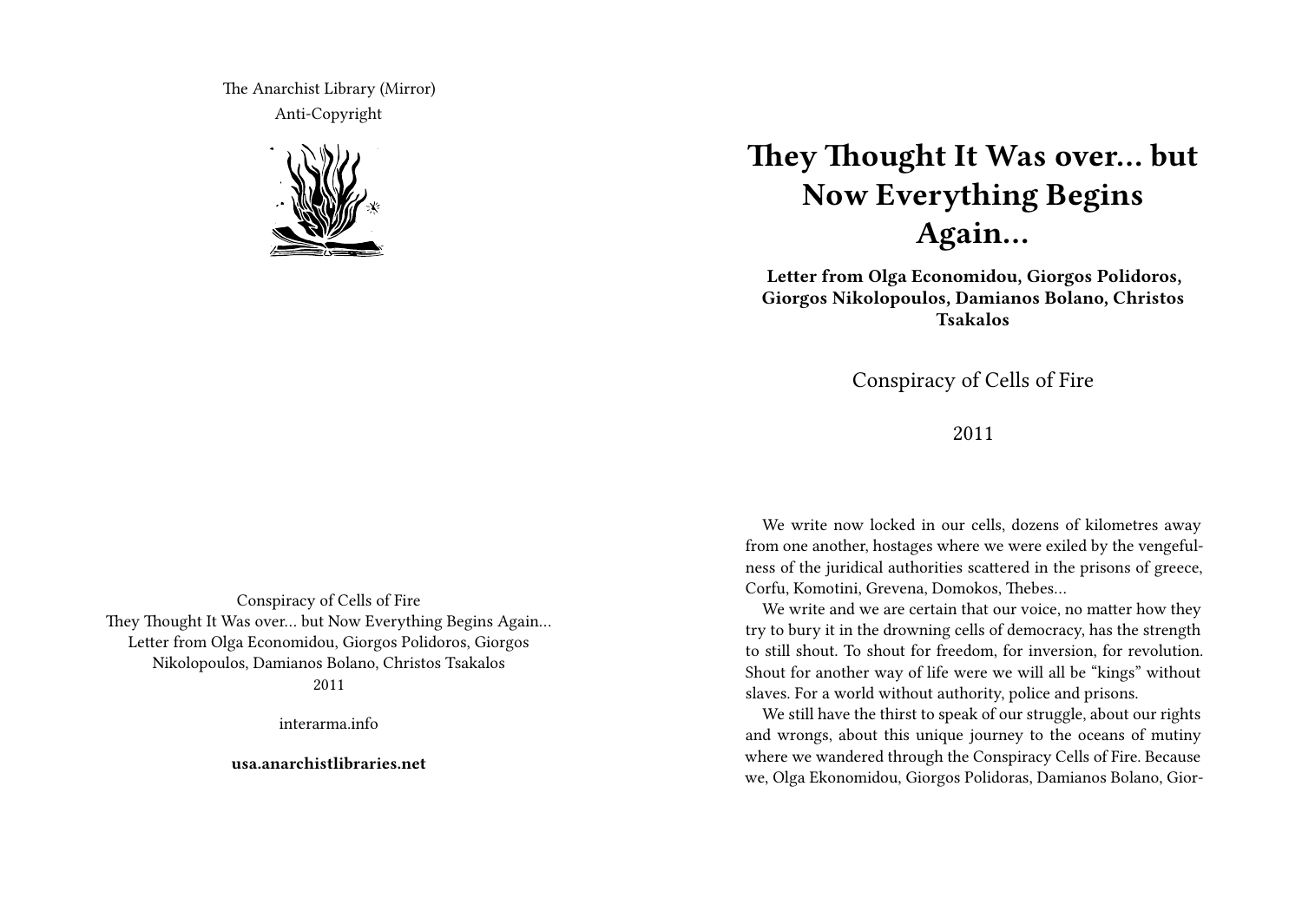gos Nikolopoulos, Christos Tsakalos, are a piece of the Conspiracy Cells of Fire and the Conspiracy is our way for the revolution.

Today more than ever, we are sure that our voice, together with the voices of our brothers, Gerasimos, Mihalis, Haris and Panagiotis, are linked with thousands of voices that preceded us and with thousands that will follow. Our decision to be organised in the Conspiracy Cells of Fire is the decision to stop seeing the life that was imposed on us with the eyes of a passive spectator and become perpetrators of our history. Transfer the revolution to first person, fight for ourselves, without inhibitions and postponements and to exist in the here and now of the new urban guerilla warfare.

This is why we decided to arm ourselves and to walk with our head held high against our faint-hearted era.

We never did fit in the narrow limits of an orthodox social struggle that speaks almost exclusively the language of economic analyses and the front of class struggle, flamboyantly ignoring the individual responsibility of the subjects of authority. We are hostile so much to the hand that holds the whip, as well as to the backs that accept it passively on them.

This is why we speak of the revolution of daily life, for the inversion of compromises, for untamed freedom, for the greed of desires, for the uniqueness of the individual.

We are not fooled by the crippled freedom they promise us on flat screens, in fast cars and in comfortable apartments. We seek the authentic side of life outside the limits of a society that reciprocates between angry outbreaks of economic claims and big intervals of hibernation. Not us, our comrades set fire to the quiet nights in the metropolis, despise the laws and have their vision clear of the hypocrisy of urban culture. We are the reversed image of society in the mirror. We are anarcho-individualists and nihilists and we know that we are conducting a minority strugglewith a powerful price. However we do not regret even a moment. Even imprisoned our conscience remains freer than ever.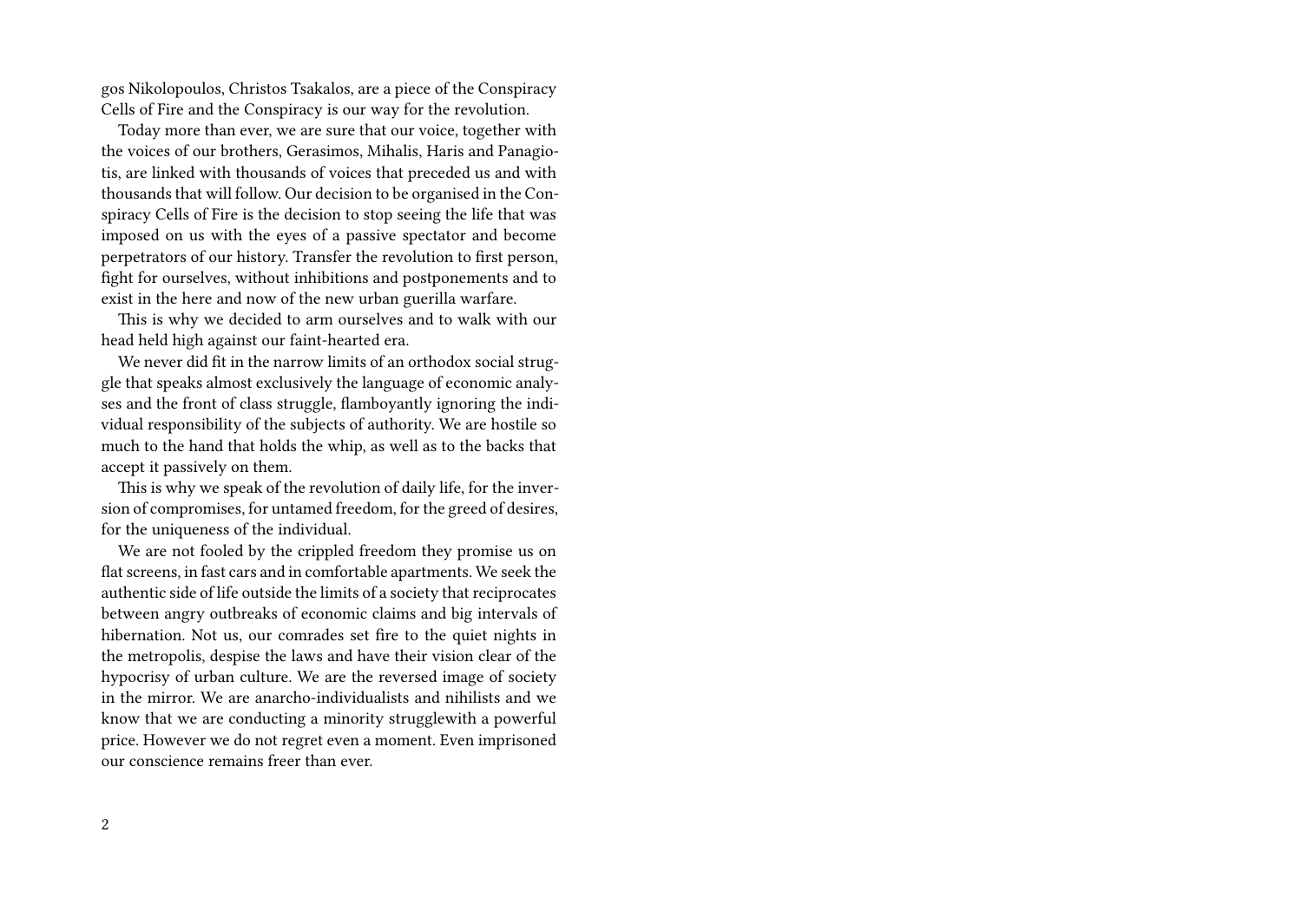Do not search therefore through police scripts and theories of communicating containers to find the causes that more young people abandon the certainty of a legal life, and choose revolutionary illegality and the new urban guerilla warfare as a choice of life. Do not wonder when new comrades with surplus courage raise their weapons against this system of death. Because its your system itself, the hypocrisy, poverty contextual and material, fake culture, empty relations, oppression, exploitation of nature, that "supplies" new urban guerilla warfare with dozens of undisciplined revolutionaries. This is why, the new urban guerilla warfare will never be defeated. But like the phoenix will be reborn from the ashes of a precarious defeat, even more stronger, even more threatening, even more liberating. And we were, are and will be there…

## LONG LIVE THE R.O. CONSPIRACY CELLS OF FIRE

Informal Anarchist Federation-International Revolutionary Front

## LONG LIVE ANARCHY

Olga Economidou Giorgos Polidoros Giorgos Nikolopoulos Damianos Bolano Christos Tsakalos *Members of the imprisoned cell of the Conspiracy Cells of Fire*

## P.S.1

We greet the direct reflective action of comrades from Volos, who on the afternoon of the same day of our arrest, assembled in the area and made a demo to the house where we stayed, cutting the ribbons of exclusion by the police and shouting chants. Such actions accentuate the hostilities and release "occupied" turfs from the police, showing that the capitulation will never come… Also the attacks with incendiary devices from Comrades warms